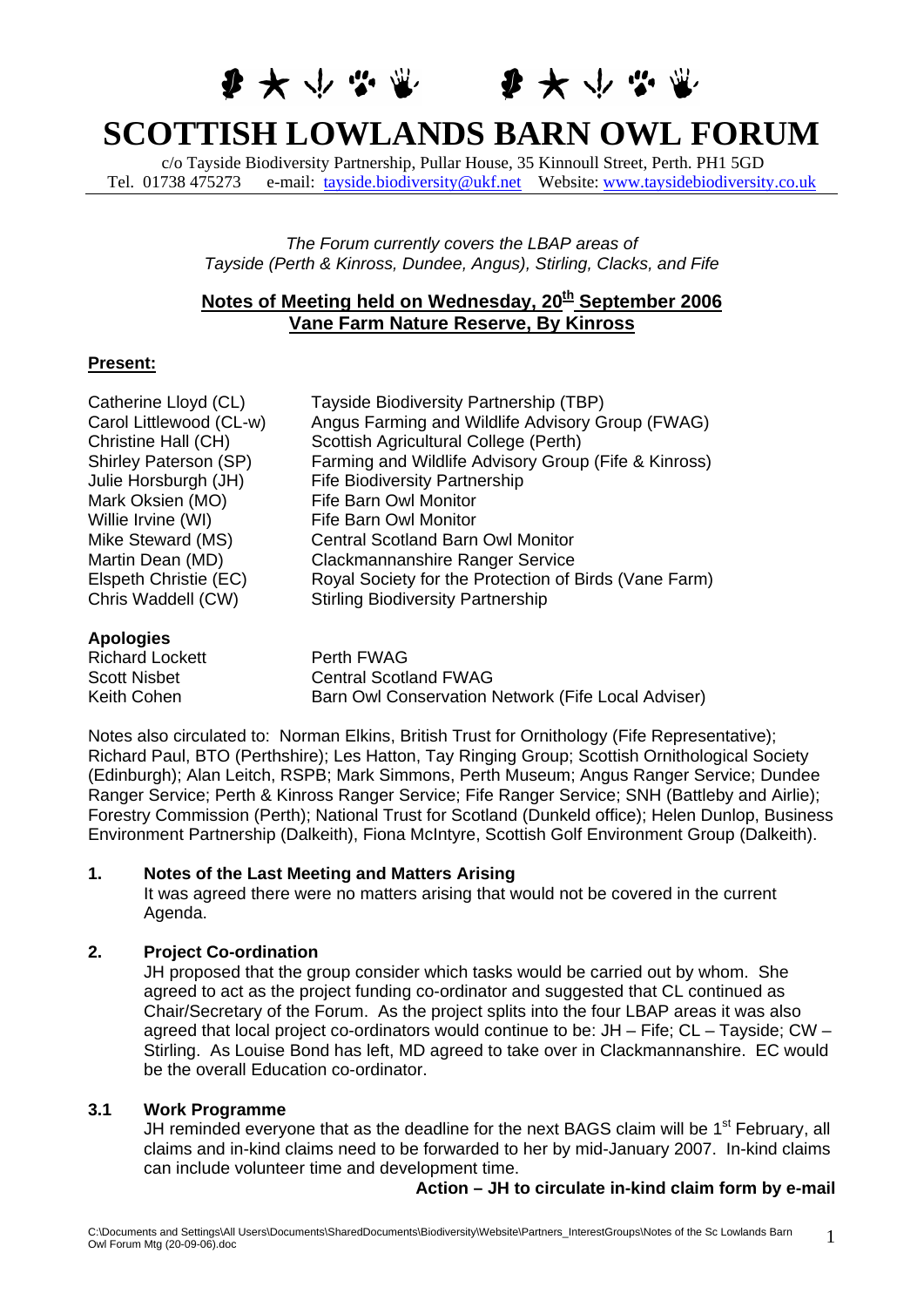JH confirmed that a species distribution map had been obtained from the Record Centre; she will circulate it to all those involved in the Fife project. MO confirmed that he has not passed on his own records to ensure confidentiality. MS said that he passes his records to the Raptor Study Group who log all barn owl information. Details are not forwarded to SNH, again because of Freedom of Information issues.

CH pointed out that it was useful to record barns for planning purposes as pre-knowledge of a barn used by barn owls can be helpful when planning applications are lodged. CL-w said that the Farm Building Development Scheme (FBDS) liaises with FWAG to ensure biodiversity is taken into account in new projects. A knowledge of which barns are already in use would enable a proactive response as regards potential barn owl ledges incorporated into renovation work or the erection of an alternative nestbox nearby.

# **Action: ALL - comments welcome as to the best way forward**

CH said that increasing use of the Quality Assurance Schemes are likely to become an issue as one of the criteria is to make the barns bird-proof. WI said that the same situation arises in distillery grain stores. There is an opportunity for planners, new agricultural building suppliers and farmers to work towards a solution, perhaps to in-build a barn owl box which excludes access to the interior of the building. MS also pointed out that although recent statistics confirm 70% of barn owls choose indoor sites in preference to nestboxes on trees, alternative places for indoor boxes need to be researched (the nestboxes also last longer inside).

#### **Action: ALL to look for opportunities to work with planners and developers on this issue**

# **3.2 Progress Reports**

#### *Fife*

Match-funding is being sought for extra farm visits and school projects. BAGS will fund 10 farm visits in the first year, plus a farm event. A potential camera project for the Kingdom Shopping Centre in Glenrothes is also being costed; JH and MO taking forward. WI suggested that as a follow up to the camera project, a pre-recorded video could be taken into schools to raise awareness.

# *Kinross*

SP has 3 farm visits planned already. She is concentrating on known barn owl hotspots.

MO is giving advice. 44 barn owls have been ringed since 1997 – they can disperse quite widely: one ringed bird from Balloch turned up in Blackford. Other Central Scotland birds have found their way to Forfar and Dumfries & Galloway. MS confirmed that it was very obvious that 90-95% of barn owls are found in the "lowland" area, although climate change is increasing the heights the species is now found to 300m, instead of 200m.

# *Perthshire*

There is a target of 20 visits, although only 10 were funded by BAGS. May apply to the Tayside Biodiversity Action Fund, or SNH. The Perthshire projects will concentrate on areas away from the A9 and other busy roads. The main pressure for the birds in this area is buildings renovation. Records of remnant populations are being collated.

#### *Angus*

The key areas for barn owls in Angus appear to be in the foothills of the glens, plus Montrose, Glamis and Forfar Loch.

The nestbox (paid for by the BBC) has a resident barn owl. The BAGS grant will fund 10 farm visits. The Cairngorms Biodiversity Partnership is funding an additional 16 visits. The company 'Envisage' has offered good quality barn owl boxes at £35 each, including delivery.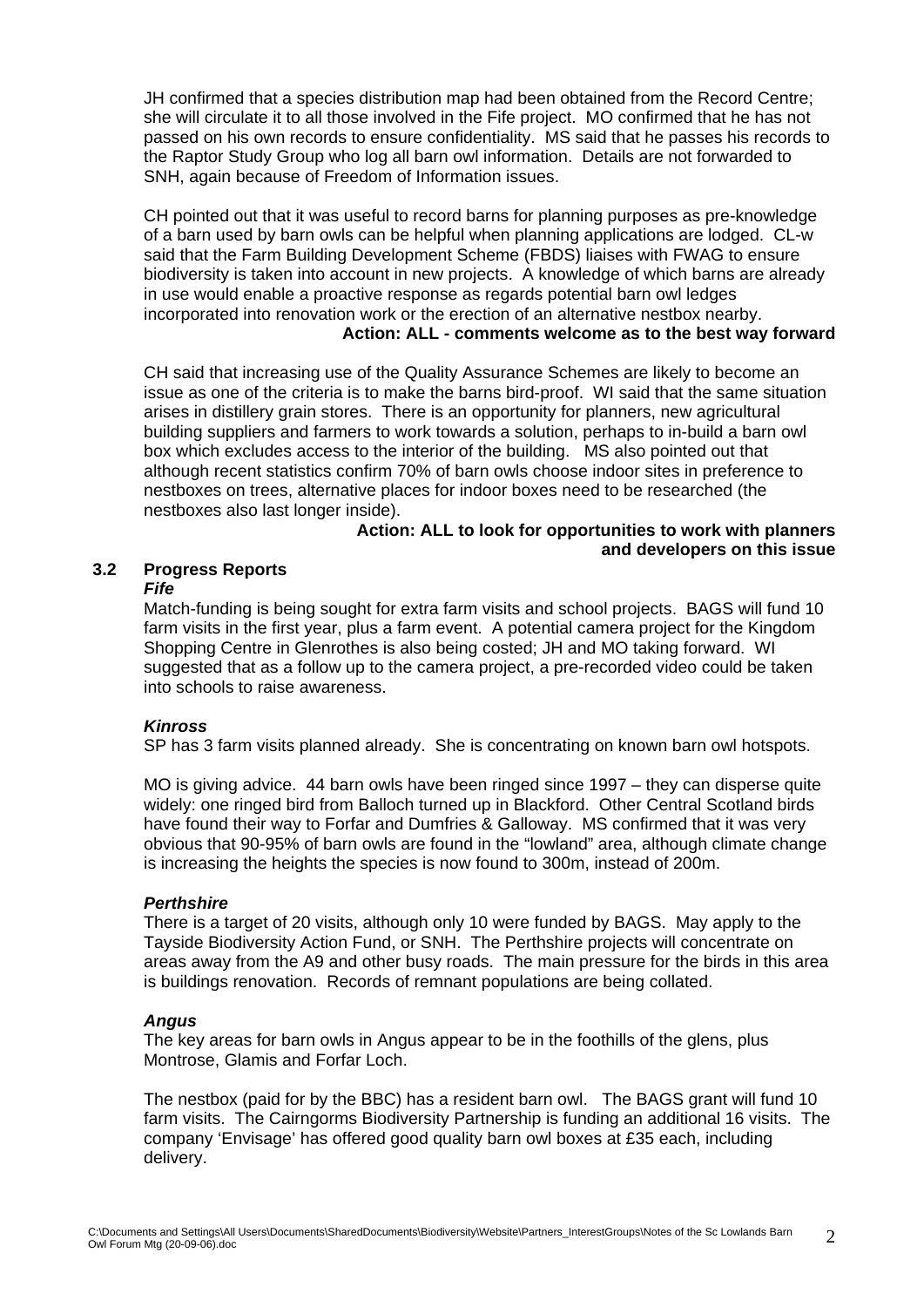There has been some very good press coverage and survey input and Alan Leitch's (AL) records will now be added to the Angus population map. AL will continue monitoring birds in Angus and parts of Perthshire.

#### *Clackmannanshire*

MD confirmed that 6 farm visits are due over the next 2 years; meeting with Scott Nisbet next month. A ringing event at Thornhill is planned for 2007, together with an educational event with the RSPB post-Christmas. MS will liaise with MD regarding new sites.

#### *Stirling*

Currently completing the original Entrust project – 20 nestboxes built; 10 put up with the remaining 10 due soon. The BAGS grant will fund 5 farm visits in the first year. CW will liaise with EC regarding the 2007/08 educational project. There was a good article in the Stirling Biodiversity Newsletter.

#### **3.3 Education**

EC confirmed that in 2006/07 schools involved in the project will be from Kinross (the High School) and Clackmannanshire; she will visit the schools in January/February 2007. In 2007/08 Fife, Angus and Stirling schools will be covered. A maximum of 6 boxes per school will be made for use within the area. EC warned that match-funding has not been received yet.

CL-w asked if she could involve RHET (Royal Highland Education Trust), especially as they are already risk-assessed and are in touch with education-friendly farmers and landowners.

#### **3.4 Box Orders**

12 boxes for EC. EC to make them with the schools using WI's design. Will need 30 boxes across the area. Potential to source boxes from the Nestbox Company @ £60 per box, ready made.

MS suggested that a well-made A-frame box should last 15-20 years. He can supply them, made in exterior ply, for £75 each. They would need to be collected. WI's square box is expected to last 10 to 15 years; available at £25 each.

Stirling LBAP has extra funds to contribute towards volunteers' time in putting up nestboxes and monitoring them. CL-w said most of the farmers she deals with are willing to put the boxes up themselves. MO and MS confirmed they would be happy to advise on best sites for nestboxes and to be available to help with putting boxes up.

EC mentioned that Elmwood College might be able to make up some boxes; SP warned that in the past there were substantial delays in the students helping with this sort of project. CL also confirmed that the Fife Conservation Volunteers (via SP) would be happy to make up boxes next summer if materials are supplied.

#### **3.5 Farm Barn Owl Management Plan Template**

The logos were agreed. SP circulated the  $2<sup>nd</sup>$  draft of the proposed management plan, together with the additional Hawk & Owl Trust information she proposed including. If anyone has any comments or feedback on the template, please contact SP direct as soon as possible.

# **Action – ALL (by 29 September)**

# **3.6 Survey Cards, Proposed Newsletters and Nestbox Labelling**

JH confirmed that £1,400 was available to spend on survey forms and posters. CL to action.

# **Action – CL to obtain quotes and circulate design ideas to group**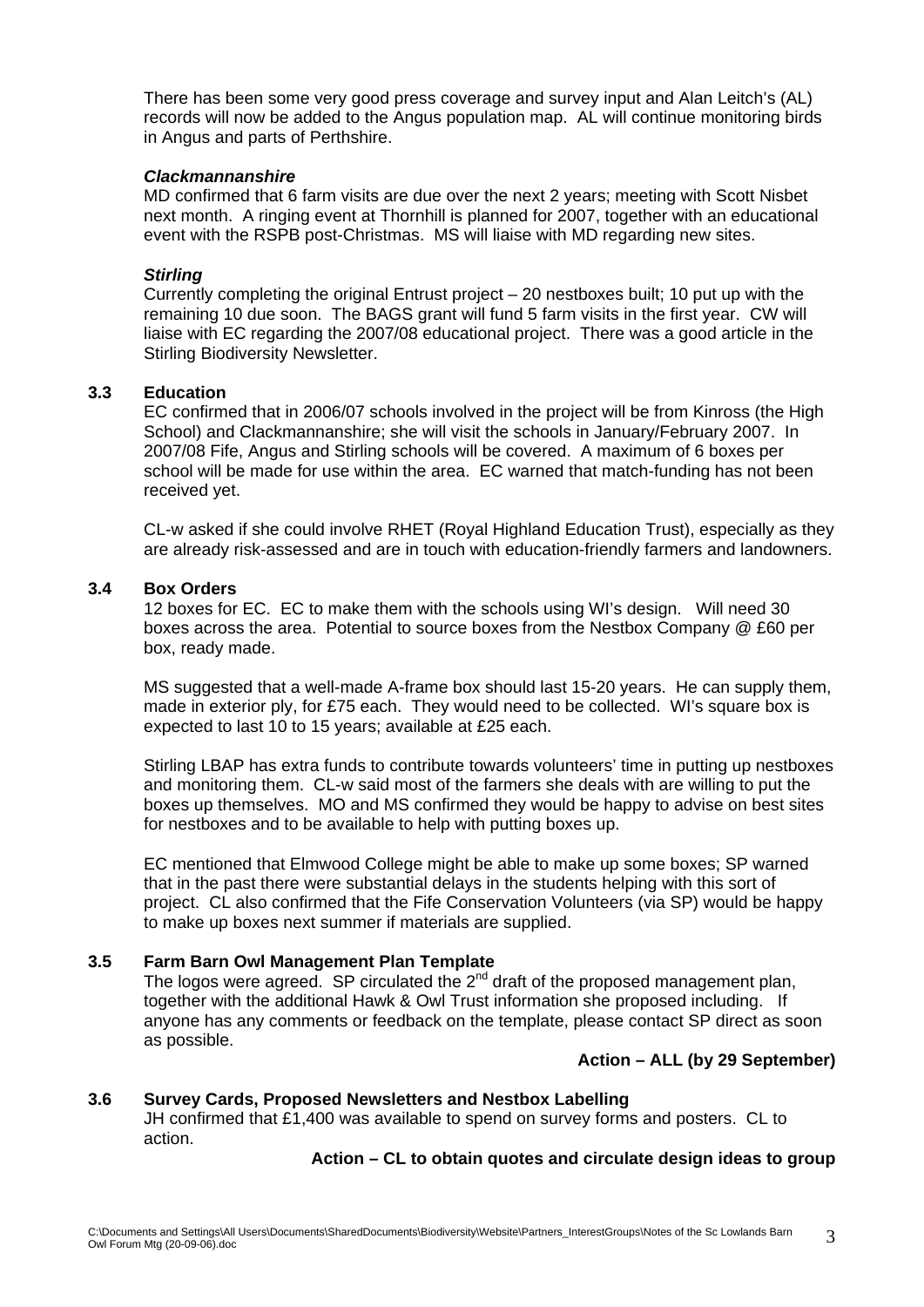CL-w said that funding from the Cairngorms Biodiversity Partnership had been secured to prepare a Tayside Barn Owl Newsletter this autumn. This would essentially report on the pilot projects and Tayside survey undertaken since 2002. Future plans and the wider work of the SLBOF would be covered.

The timing of this newsletter would allow the Forum Newsletter to be delayed until April 2007; CL to edit. CW agreed to edit the second Forum Newsletter in late 2007/early 2008. **Action – CL/CW** 

Keith Cohen (KC) had not got back to the Forum concerning the proposed labelling for the nestboxes. At the last meeting it was agreed that the Forum logo, contact details and a reminder that a licensed ringer is required to monitor the box, would all be put on a label on each nestbox.

# **Action: KC to report back re. suitable laminated labels**

# **3.7 Funding/Budget Revision**

JH reminded the other 3 LBAP areas that £500 from each LBAP had been included in the bid to BAGS. CL asked that the invoice to the Tayside Biodiversity Partnership be delayed as the budget was being reviewed in Tayside.

JH said she would update the draft claims form circulated at the meeting and circulate it to everyone.

**Action - JH** 

| <b>LBAP Area</b>                      | Project<br><b>Manager</b> | <b>RSPB</b><br><b>School</b><br><b>Visits</b> | Farm<br><b>Conservation</b><br><b>Advice</b>          | No.<br><b>of</b><br>Farm<br><b>Visits</b> | No. of<br><b>Boxes</b><br>Year 1 | No. of<br><b>Boxes</b><br>Year <sub>2</sub> | <b>Licence</b><br><b>Holder</b>            |
|---------------------------------------|---------------------------|-----------------------------------------------|-------------------------------------------------------|-------------------------------------------|----------------------------------|---------------------------------------------|--------------------------------------------|
| <b>Clacks</b>                         | <b>Martin</b><br>Dean     | Elspeth<br>Christie<br>(EC)                   | Scott Nisbet,<br><b>FWAG</b>                          | 6                                         | 3                                | 8                                           | Mike<br>Steward                            |
| <b>Stirling</b>                       | <b>Chris</b><br>Waddell   | $\overline{EC}$                               | Scot Nisbet,<br><b>FWAG</b>                           | 10                                        | $\overline{3}$                   | $\overline{13}$                             | <b>Mike</b><br>Steward                     |
| <b>Fife</b>                           | Julie<br>Horsburgh        | <b>EC</b>                                     | Shirley<br>Paterson, Fife<br>& Kinross<br><b>FWAG</b> | 6                                         | 1                                | 6                                           | <b>Mark</b><br>Oksien                      |
| <b>Tayside</b><br>(Kinross-<br>shire) | Catherine<br>Lloyd        | $E$ C                                         | Shirley<br>Paterson, Fife<br>& Kinross<br><b>FWAG</b> | 6                                         | 1                                | 6                                           | <b>Mike</b><br>Steward<br>/ Mark<br>Oksien |
| <b>Tayside</b><br>(Perthshire)        | Catherine<br>Lloyd        | <b>EC</b>                                     | Richard<br>Lockett,<br>Perthshire<br><b>FWAG</b>      | 5                                         | $\overline{1}$                   | 5                                           | Alan<br>Leitch /<br>/ Mike<br>Steward      |
| <b>Tayside</b><br>(Perthshire)        | Catherine<br>Lloyd        | EC                                            | <b>Christine Hall</b><br>(SAC)                        | 5                                         | $\overline{0}$                   | 5                                           | Alan<br>Leitch /<br>/ Mike<br>Steward      |
| <b>Tayside</b><br>(Angus)             | Catherine<br>Lloyd        | EC                                            | Carol<br>Littlewood,<br>Angus FWAG                    | 18                                        | 1                                | 18                                          | Alan<br>Leitch /<br>Mike<br>Steward        |
| <b>TOTAL</b>                          |                           |                                               |                                                       | 68                                        | 12                               | 68                                          |                                            |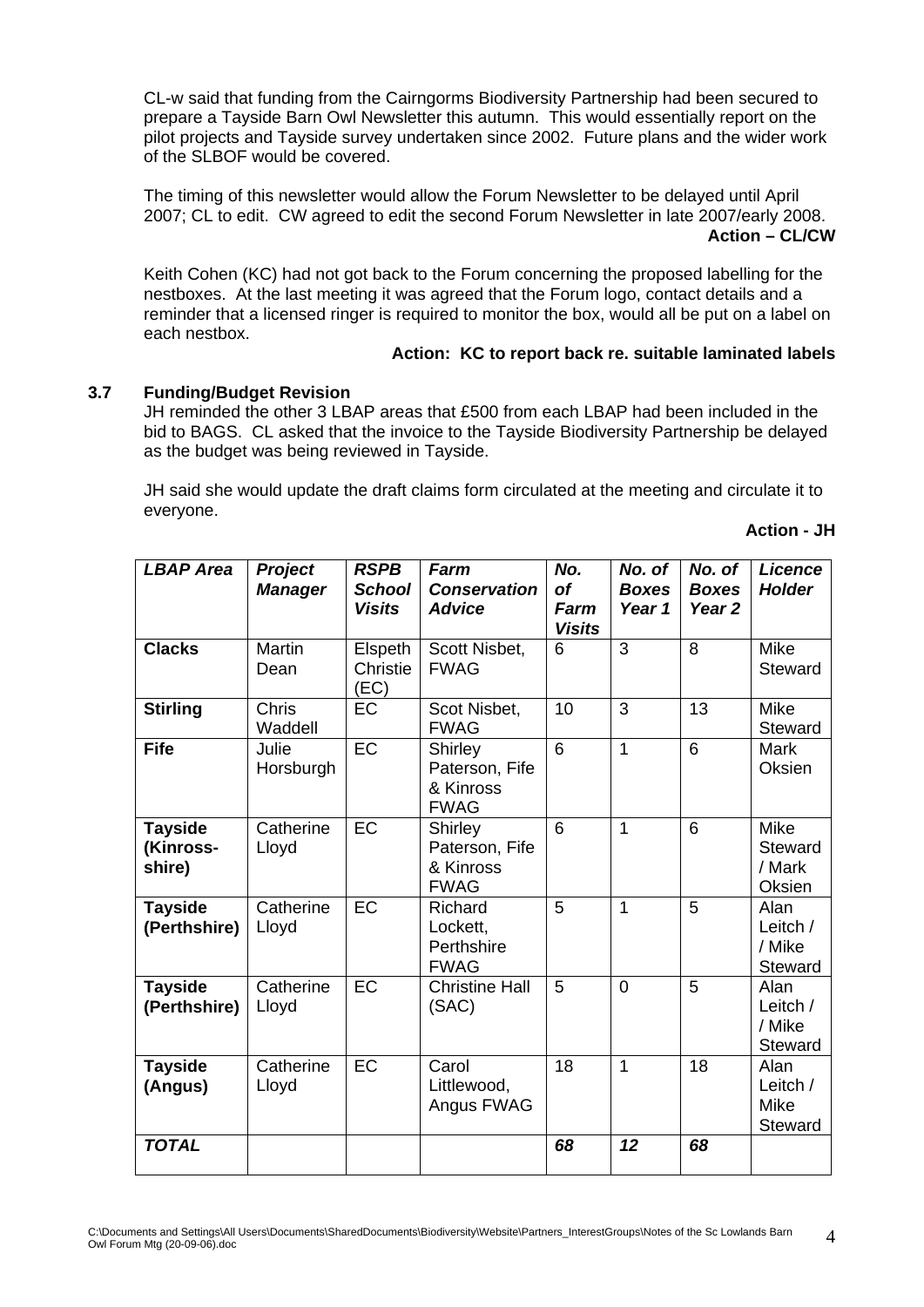#### **4. Any Other Business**

CL thanked the RSPB for providing the meeting room again at Vane Farm free of charge.

She confirmed that the Tayside Biodiversity Partnership would settle the bill for refreshments, although she hoped other LBAP areas would be in a position to contribute towards this in future.

# **5. Date of Next Meeting**

10.30am, Wednesday, 13<sup>th</sup> December 2006. CL to check that the meeting room at Vane Farm will be available.

#### **CONTACT DETAILS (***Please advise CL if there are additional names to add to this list)*

| Name                    | Organisation                                                 | <b>Contact Details</b>       |
|-------------------------|--------------------------------------------------------------|------------------------------|
| <b>Tayside Area</b>     |                                                              |                              |
| <b>Catherine Lloyd</b>  | <b>Tayside Biodiversity</b><br>Partnership                   | tayside.biodiversity@ukf.net |
| <b>Elspeth Christie</b> | <b>RSPB</b>                                                  | Elspeth.christie@rspb.org.uk |
| Carol Littlewood        | <b>Angus FWAG</b>                                            | Angus@fwag.org.uk            |
| <b>Richard Lockett</b>  | Perth FWAG                                                   | perth@fwag.org.uk            |
| <b>Christine Hall</b>   | <b>SAC</b>                                                   | c.hall@ed.sac.ac.uk          |
| Shirley Paterson        | Fife & Kinross FWAG                                          | Shirley.paterson@fwag.org.uk |
| <b>Mike Steward</b>     | <b>Licensed Worker</b>                                       | mike.stew@tiscali.co.uk      |
|                         |                                                              |                              |
| <b>Fife</b>             |                                                              |                              |
| Julie Horsburgh         | <b>Fife Biodiversity Partnership</b>                         | Julie.Horsburgh@fife.gov.uk  |
| <b>Elspeth Christie</b> | <b>RSPB</b>                                                  | Elspeth.christie@rspb.org.uk |
| <b>Shirley Paterson</b> | Fife & Kinross FWAG                                          | Shirley.paterson@fwag.org.uk |
| Mark Oksien             | <b>Licensed Worker</b>                                       | markoksien@btinternet.com    |
| Willie Irvine           | <b>Licensed Worker</b>                                       | $\overline{\cdot}$           |
| Keith Cohen             | <b>Barn Owl Conservation</b><br>Network (Fife Local Adviser) | bats@keithcohen.co.uk        |
|                         |                                                              |                              |
| <b>Clacks</b>           |                                                              |                              |
| <b>Martin Dean</b>      | $\overline{\cdot}$<br>Clackmannanshire Ranger<br>Service     |                              |
| <b>Elspeth Christie</b> | <b>RSPB</b>                                                  | Elspeth.christie@rspb.org.uk |